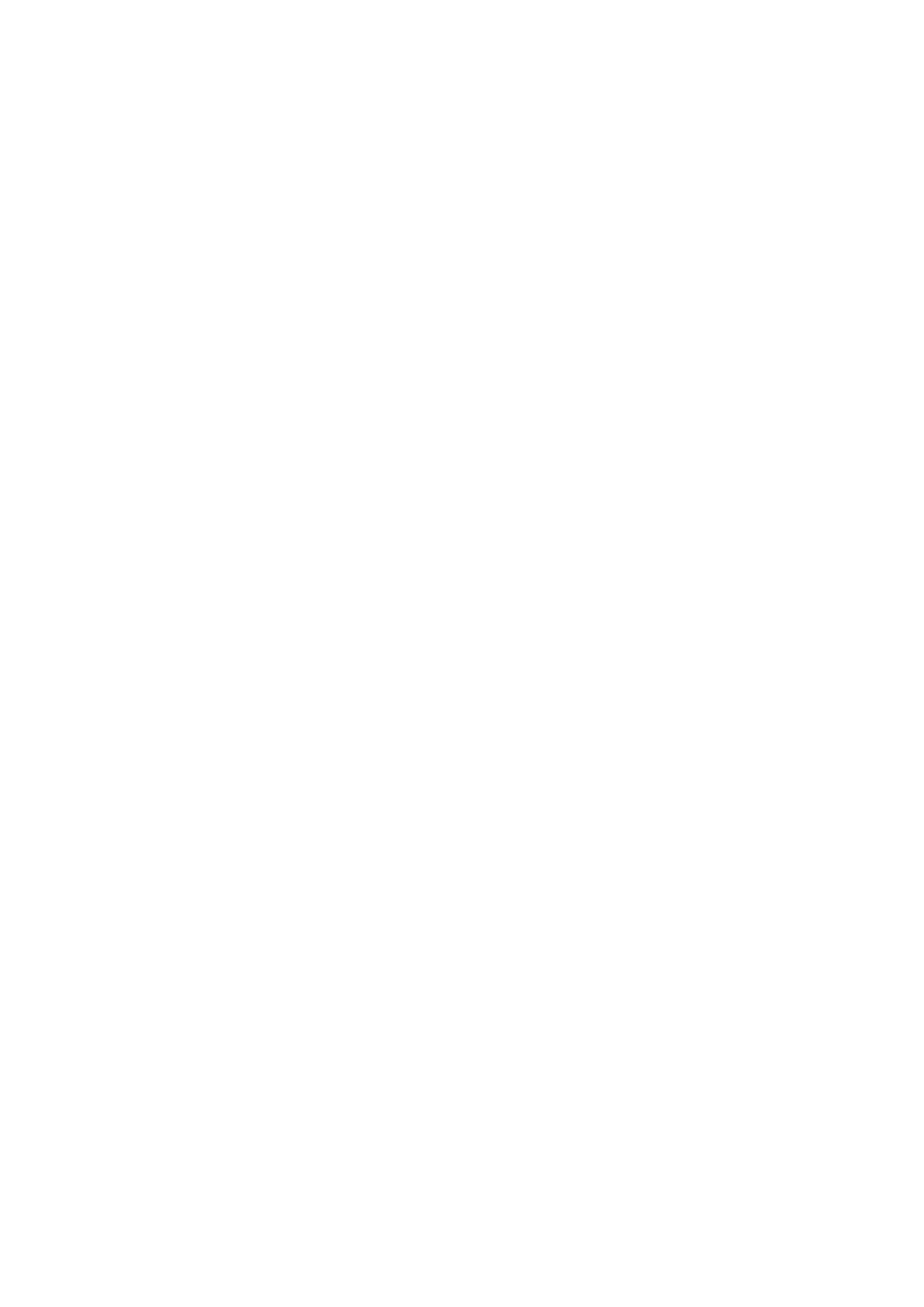

# Consultation Paper

# Draft Code of Practice and Supervisory Statement relating to governance in recognised payment system operators

September 2016

The Bank of England reserves the right to publish any information which it may receive as part of this consultation.

Information provided in response to this consultation, including personal information, may be subject to publication or release to other parties or to disclosure, in accordance with access to information regimes under the Freedom of Information Act 2000 or the Data Protection Act 1998 or otherwise as required by law or in discharge of the Bank's statutory functions.

Please indicate if you regard all, or some of, the information you provide as confidential. If the Bank of England receives a request for disclosure of this information, the Bank of England will take your indication(s) into account, but cannot give an assurance that confidentiality can be maintained in all circumstances. An automatic confidentiality disclaimer generated by your IT system on emails will not, of itself, be regarded as binding on the Bank of England.

Responses are requested by Friday 2 December 2016.

Please address any comments or enquiries to: Philippa Cohen Bank of England 20 Moorgate London EC2R 6DA Email: <FMIfeedback@bankofengland.co.uk>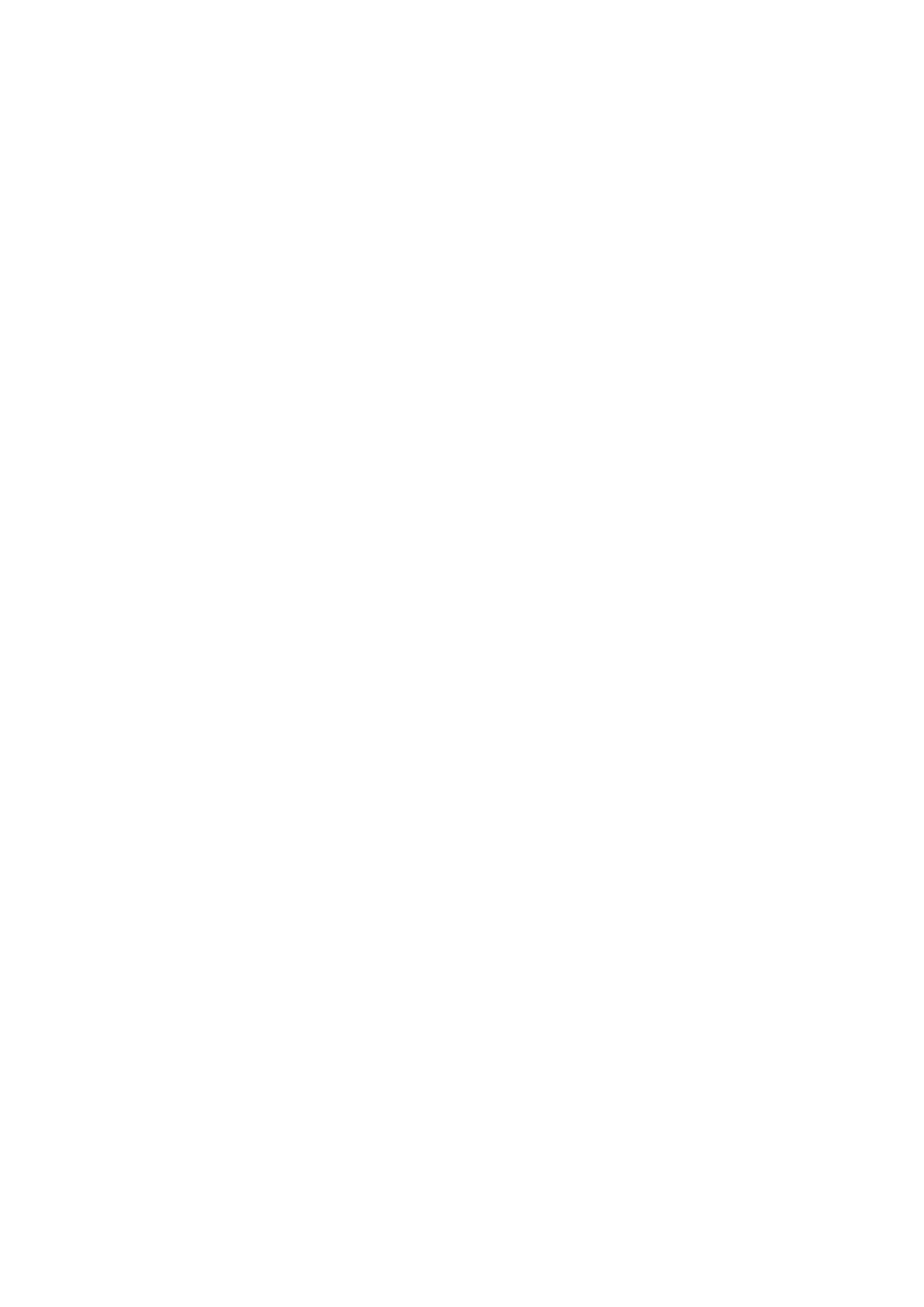# **Purpose**

The purpose of this consultation paper (CP) is to seek views on the Bank of England's ('the Bank') proposal to introduce a code of practice ('the code') and supervisory statement (SS) on the governance of recognised operators of payment systems (RPSO), being those payment systems specified by Order as recognised systems under section 184 of the Banking Act 2009 ('the Act'). Good governance is vital to the successful management of risks in payment systems. The draft code is set out in Annex 1. The draft supervisory statement is set out in Annex 2. These together will set out the Bank's minimum requirements and expectations for governance in relation to the RPSOs to which they apply.

This CP is relevant for operators of all RPSOs, their shareholders, members, users and other stakeholders in their wider eco-systems. It may also be of interest to operators of payment systems that have not been recognised. The Bank is proposing, however, that the code will not apply to a recognised payment system that is operated by a recognised clearing house or central securities depository (CSD), given they are or will be subject to other requirements (eg EMIR and CSDR).

# **Introduction**

The Bank has decided to develop a code for payment system operators that have been recognised by HM Treasury under the Act. The code will provide transparency on the minimum requirements that all RPSOs to which the code applies must meet. The code will be issued under s.189 of the Act; this means that it will be binding on RPSOs to which it applies. If a RPSO fails to comply with its requirements, the Bank may take enforcement action against the RPSO. The Bank's enforcement powers are set out in the sections 196-202A of the Act.

The Bank has also decided to introduce an SS to complement the code. The SS will set out in more detail how the Bank expects RPSOs to which the code applies to comply with the provisions in the code. Unlike the code, the provisions in the SS will not in themselves be binding although they will provide RPSOs with guidance as to how the Bank will assess compliance with the code.

This CP invites comments on Part 1 of the code and associated SS which concerns governance and related issues only. These will provide transparency on the minimum requirements that all RPSOs to which the code applies must meet when designing and operating their governance frameworks. It will also provide clarity for RPSOs undertaking or planning governance changes as to the Bank's expectations. We anticipate setting an implementation date of twelve months after the publication of the final code.

The Bank currently intends to consult on further parts of the code and further supervisory statement(s) in the future to set out requirements and expectations in other areas.

# **Approach**

This CP focuses on governance and related issues. Good governance is critical to successfully managing risk and controls in payment systems and RPSOs need effective governance structures in place to provide leadership and drive change in pursuit of their objectives.

The Committee on Payment and Settlement Systems(1) and the International Organization of Securities Commissions *Principles for financial market infrastructures* (PFMI)(2) form the basis for the code. The Bank has also taken into account the UK Corporate Governance Code,(3) Prudential Regulation Authority (PRA) governance requirements, EU requirements on other FMIs and lessons learned from the Bank's own supervisory assessment of governance in some RPSOs. As a result, in some areas, and in line with many other jurisdictions, the Bank intends to set more specific requirements or provide more detailed guidance to RPSOs than is contained within the PFMIs. This extra detail is predominantly contained within the SS.

The Bank adopted the PFMIs as a published set of principles in 2012 to which recognised payment systems operators are to have regard, as set out in s188 in the Act, and these will continue to apply.

Once the code is implemented, the Bank will no longer expect independent non-executive directors (INEDs) to have an explicit veto for public interest reasons, given that the composition of the board should ensure independence and the board in its entirety would be expected to perform the function of systemic risk manager.

# **Proposed requirements and expectations**

#### **Systemic risk manager**

The code sets out that a RPSO to which the code applies must be a systemic risk manager. The PFMIs are clear that an RPSO's governance arrangements should promote the safety and efficiency of the payment system and support the stability of the broader financial system.(4) The SS sets out in more detail what the Bank expects a systemic risk manager to deliver. This includes considering how RPSOs' actions may impact financial stability and the management of the end-to-end risks, including operational risk and financial risk.

(4) Principle 2 of the PFMIs.

<sup>(1)</sup> Renamed the Committee for Payments and Market Infrastructure (CPMI) in September 2014

http://www.bis.org/publ/cpss101.htm.

<sup>(3)</sup> [https://www.frc.org.uk/Our-Work/Publications/Corporate-Governance/UK-](https://www.frc.org.uk/Our-Work/Publications/Corporate-Governance/UK-Corporate-Governance-Code-April-2016.pdf)

[Corporate-Governance-Code-April-2016.pdf.](https://www.frc.org.uk/Our-Work/Publications/Corporate-Governance/UK-Corporate-Governance-Code-April-2016.pdf)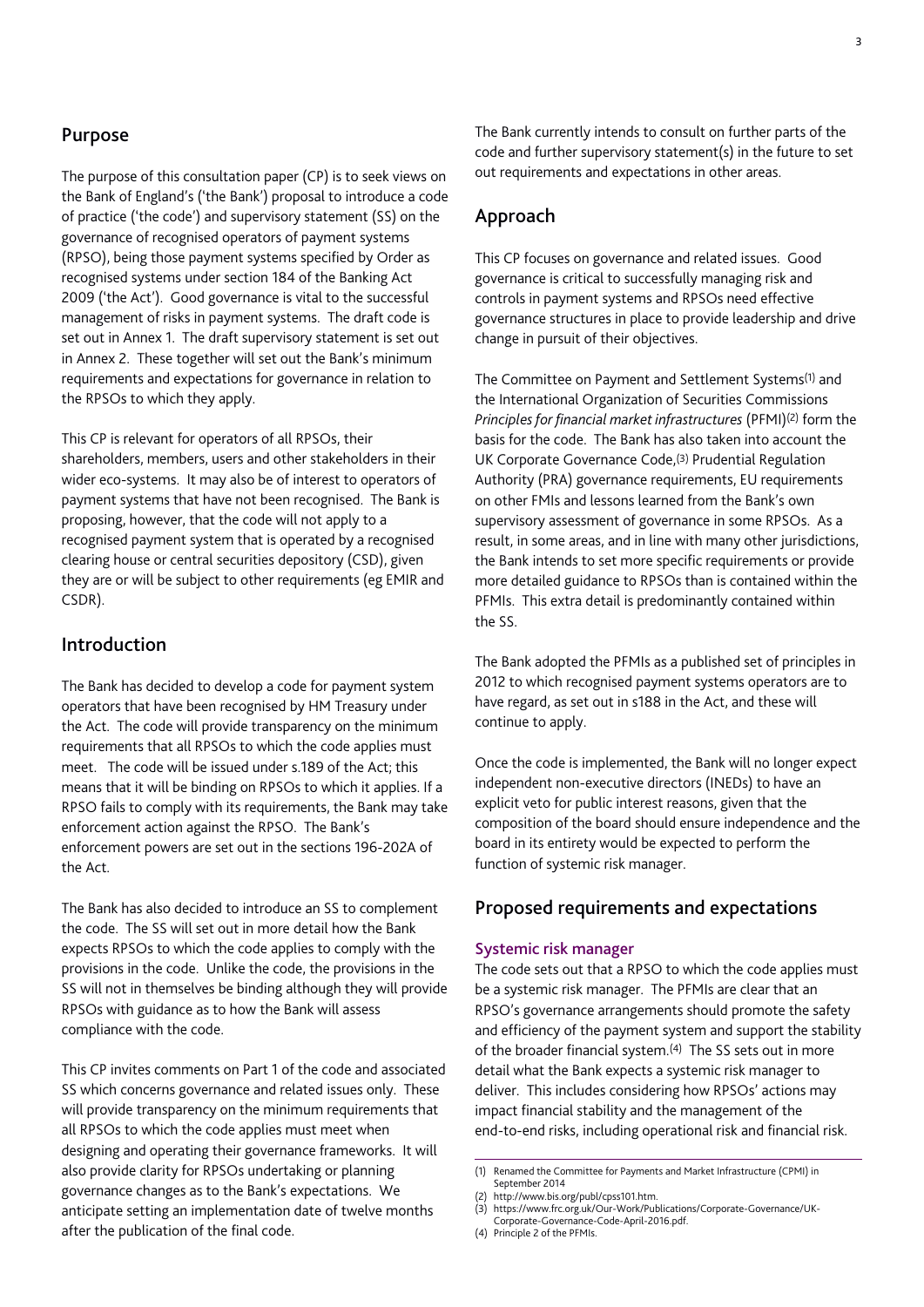The code also sets out that a RPSO to which the code applies must have objectives that support financial stability and the board must establish and approve the risk management framework.

#### **Governance arrangements**

The code sets out expectations for what a RPSO's governance arrangements should include. The SS provides further clarity on these expectations, particularly with regard to board responsibilities and committees. This includes that the board is the ultimate decision making body and, while it can delegate decisions, it remains accountable for them.

#### **Composition of the board**

The code sets out the Bank's expectations on the composition of the board, including that the board will be independent and appropriately balanced. The supervisory statement clarifies what the Bank considers to be a sufficiently balanced and independent board, including currently proposing, at a minimum, that a third of the RPSO's board comprise independent non-executive directors, and that the board contains a minimum of one executive director and two independent non-executive directors.

Alternatively the Bank is considering whether the SS should set expectations that a half of the RPSO's board be independent, which is in line with PRA's expectations. The Bank would welcome respondents' views on which approach would be most appropriate.

#### **The Executive**

The code sets out that the executive must have appropriate skills and experience and act appropriately.

# **Conflict of interest**

The code sets out that the board must have a procedure to identify and manage conflicts of interest. The supervisory statement sets out examples on the types of conflict that can arise.

#### **Performance management**

The code sets out that the board must review its performance annually, in addition to seeking regular independent performance assessments, and there must be procedures for managing the performance of the executives.

#### **Records**

The code requires that governance policies and procedures should be documented and kept up to date.

# **Firms subject to supervision by multiple regulators**

It is proposed that this code and SS will apply to all RPSOs (excluding those operated by a recognised clearing house or a CSD). This will include some RPSOs regulated by multiple entities.

The Bank has worked closely with the Payment Systems Regulator (PSR) in preparing this code and SS. The Bank would expect RPSOs to consider, and be able to demonstrate, if required, how their governance arrangements take into account, not only the requirements of the code and SS, but also the objectives and requirements of the PSR, in the case of RPSOs that are also designated under the Financial Services (Banking Reform) Act 2013.

Where RPSOs are supervised by authorities in other jurisdictions, for financial stability purposes the Bank would expect the RPSO to abide by the code and discuss with us the applicability of the SS to their situation.

#### **UK payments landscape**

The Bank notes that the Payment Strategy Forum (PSF) issued a consultation on 13 July 2016 which sets out proposals for the future structure of various recognised operators of UK retail payment systems. The Bank expects that HM Treasury would maintain the current approach to supervision by recognising any new consolidated UK retail payment system and therefore expects that any new such operator would fall within the scope of these requirements and expectations. The timeframe for implementation of this code will take into account the outcome of the PSF consultation.

# **Transitional period for compliance**

The Bank is consulting on this code and will publish a final version in due course. This will allow the Bank to take into account any consultation responses as well as any further changes in the UK payments landscape. The Bank plans to allow a long lead in period (around twelve months) from the publication date before bringing the governance part of the code into effect so that RPSOs have sufficient time to achieve compliance.

The Bank recommends that RPSOs begin to consider a transition plan for code compliance and discuss with their supervisors, based on the proposed content of this CP and developments in the UK landscape as discussed above. RPSOs are also encouraged to have regard to the proposed content in this CP should they be considering any changes to their governance in the interim.

An RPSO that is recognised after the code comes into force would have twelve months from the date of recognition to comply with the requirements of this part of the code.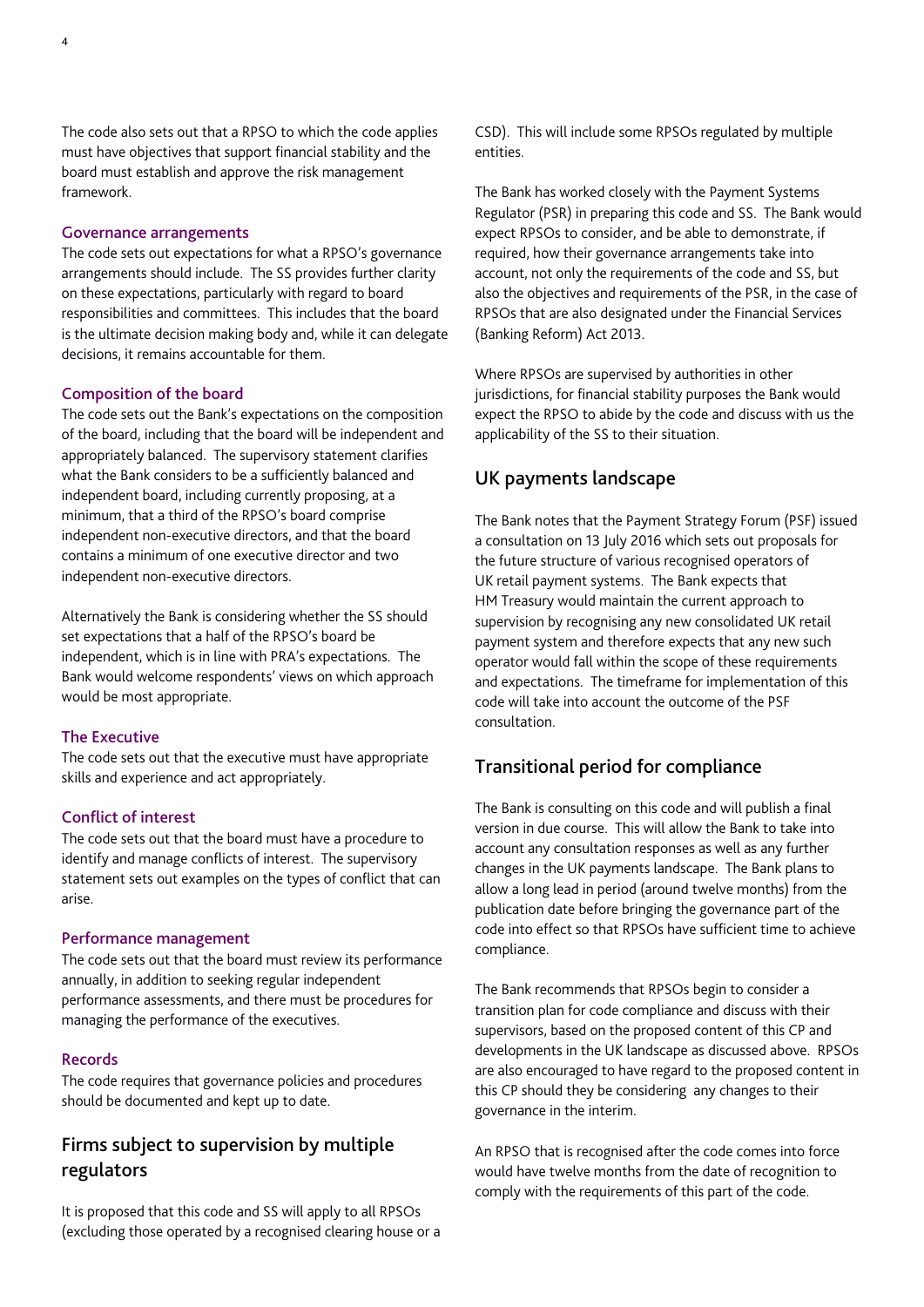# **Other matters**

Having had regard to the public sector equality duty under the Equality Act 2010, the Bank does not consider this package to have any implications for equality matters. This consultation is based on best practice drawn from international principles and commonly used UK standards. It is compatible with the Bank's financial stability objective in that it facilitates robust governance which prioritises systemic risk management. The expectation that RPSOs have at least a third or a half of their board comprising independent non-executive directors is the only expectation with potentially a material cost, depending on a RPSO's current board composition. That said, independence of the board is essential to good governance. Therefore, the Bank believes that either option would be a reasonable and proportionate requirement and is seeking views on this as part of this consultation. These requirements are consistent with requirements in EMIR and CSDR that apply to those RPSOs which are excluded from the scope of these requirements.

# **Feedback to this consultation**

This consultation closes on 2 December 2016.

Please send comments to <FMIFeedback@bankofengland.co.uk> by this date.

The Bank will consider the feedback received and publish the finalised code of practice and supervisory statement at a later date.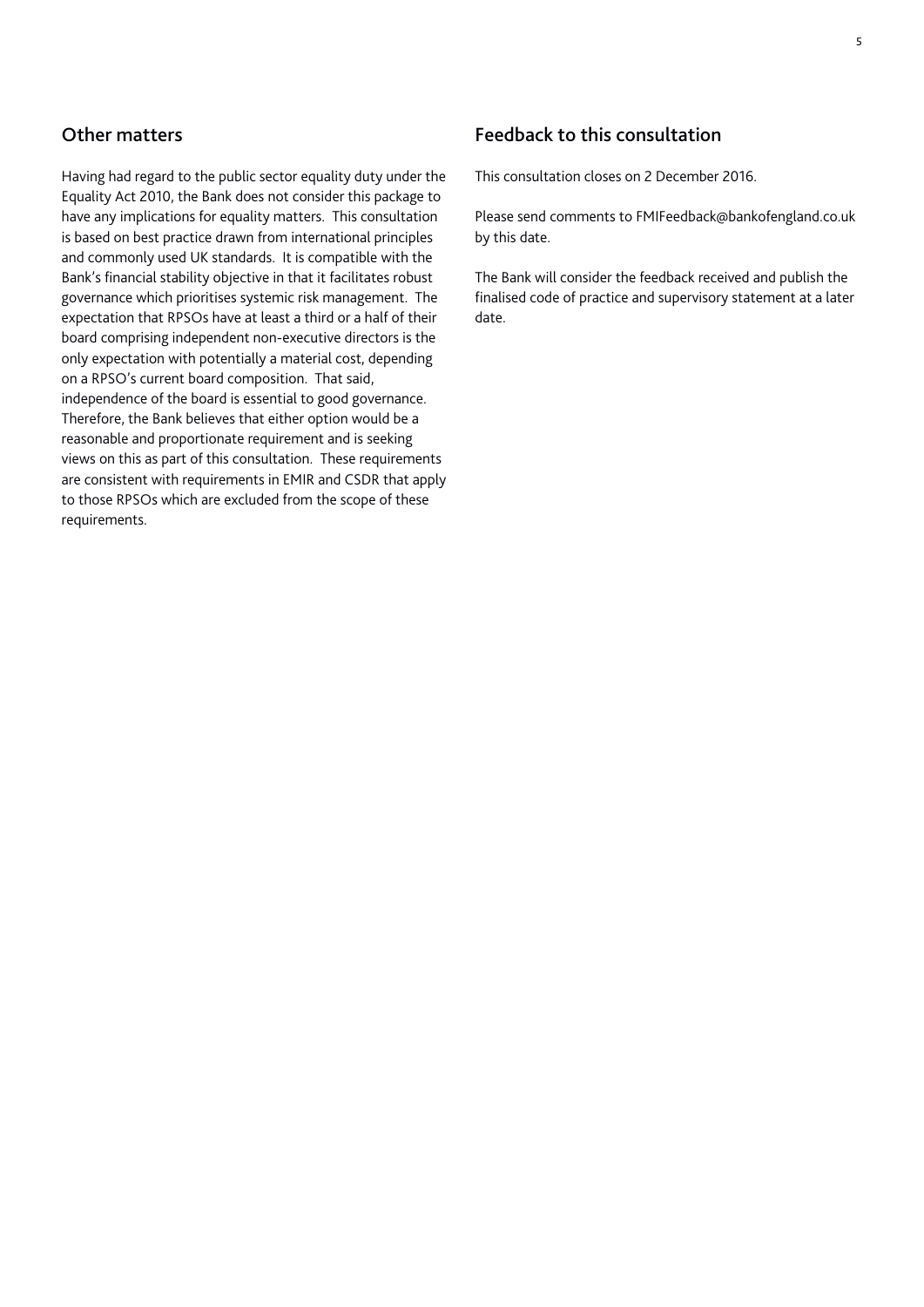#### **Annex 1**

# **DRAFT CODE OF PRACTICE ABOUT THE OPERATION OF RECOGNISED PAYMENT SYSTEMS [2017]**

#### **Powers exercised**

- A. This code of practice is published under section 189 of the Banking Act 2009. The operator of a recognised payment system must comply with this code.
- B. A failure to comply with this code will constitute a "compliance failure" under s.196 of the Banking Act 2009, which can result in the imposition of a sanction under s.198 to 200 of the Banking Act 2009 (financial penalty, management disqualification, and in certain specified circumstances, a closure order). It can also involve publication of the details of the compliance failure and any sanction imposed (s.197).

#### **Commencement**

C. This code of practice comes into force on [**DATE in 2017**].

#### **Citation**

D. This code of practice may be cited as the Bank of England Recognised Payment Systems Code of Practice.

[DATE]

# **PART 1: GOVERNANCE**

#### **1 APPLICATION AND DEFINITIONS**

- 1 .1 This code of practice applies to a *RPSO* that is not operated by a recognised clearing house or a central securities depository.
- 1.2 The following definitions shall apply:

*board*

means a *RPSO*'s *body or bodies* which are appointed in accordance with national law, which are empowered to set a *RPSO*'s strategy, objectives and overall direction, and which oversee and monitor executive decision-making, and include the persons who effectively direct the business of a *RPSO*. The board includes any board committees.

#### *executive*

means the senior management of a *RPSO* who are responsible for and accountable to the *board* for the day-to-day management of the *RPSO.*

*RPSO*

means a recognised payment system operator that is the operator of a payment system specified by order as a recognised payment system under section184 of the Banking Act 2009.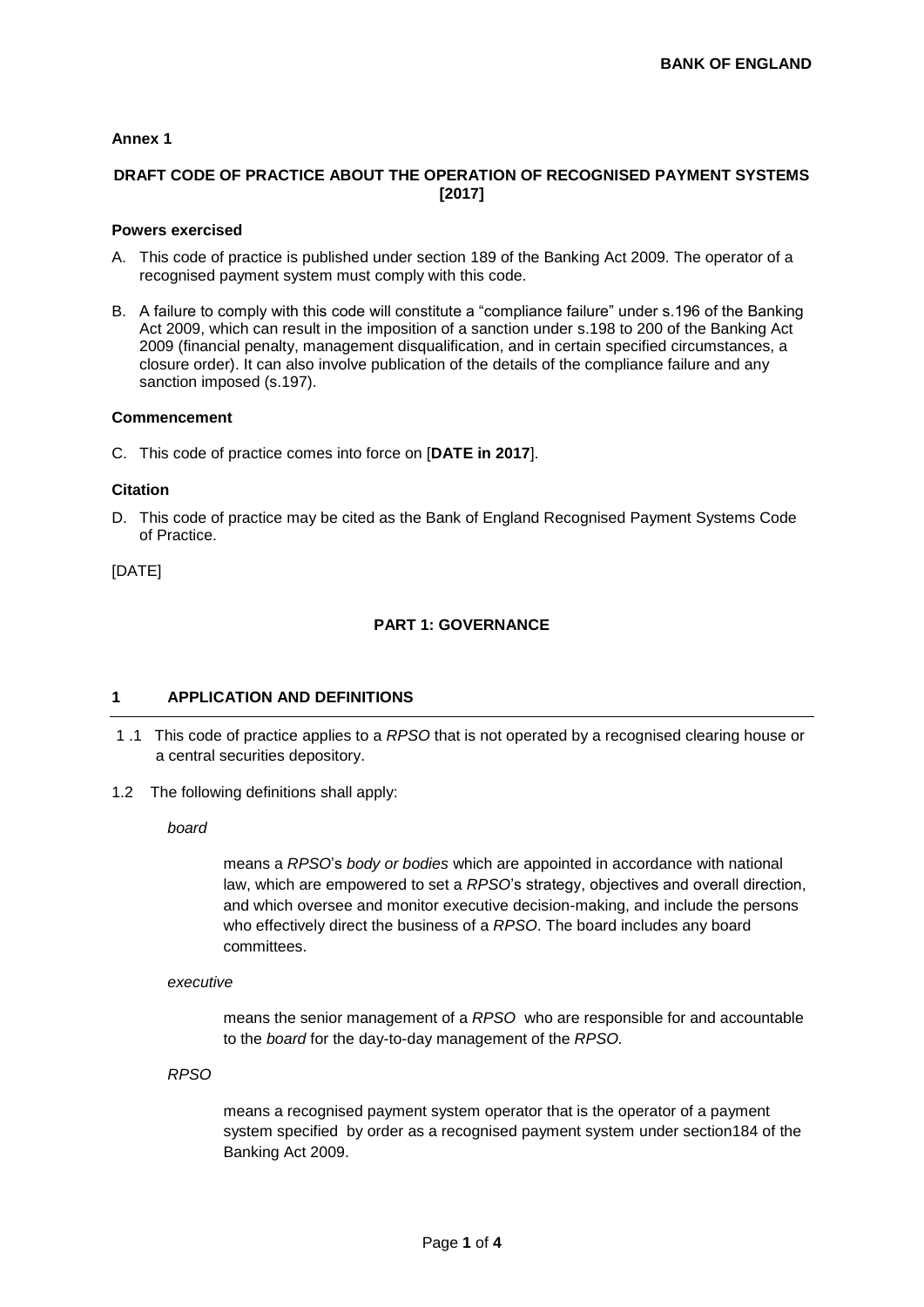# **2 SYSTEMIC RISK MANAGER**

- 2.1 A *RPSO* must perform the function of a systemic risk manager.
- 2.2 A *RPSO* must have objectives that place a high priority on the safety and efficiency of the payment system and support financial stability.
- 2.3 A *RPSO* must establish and maintain a clear internal control and risk management framework that:
	- (1) includes the *RPSO's* risk-tolerance policy;
	- (2) assigns responsibilities and accountability for risk decisions; and
	- (3) addresses decision making in crises and emergencies.
- 2.4 In relation to a *RPSO's* function and obligations in this chapter, the *board* must:
	- (1) ensure that it receives appropriate information;
	- (2) have sufficient oversight as to how a *RPSO* performs this function; and
	- (3) approve and periodically review the risk management framework to ensure that it is fit for purpose.

#### **3 GOVERNANCE ARRANGEMENTS**

- 3.1 A *RPSO* must have governance arrangements that:
	- (1) are clear and transparent; and
	- (2) promote the safety and efficiency of the payment system.

#### 3.2 In relation to a *RPSO* the governance arrangements must include:

- (1) a description of:
	- (a) the roles, responsibilities and lines of accountability of the *board* and *executive;*
	- (b) the functioning of the *board*;
	- (c) the ownership structure; and
	- (d) the strategy of the *RPSO*;
- (2) the mechanisms for regular review of its efficiency and effectiveness;
- (3) the design of risk management, internal control and audit functions, including a description of how these functions have adequate authority, independence, resources and access to the *board;*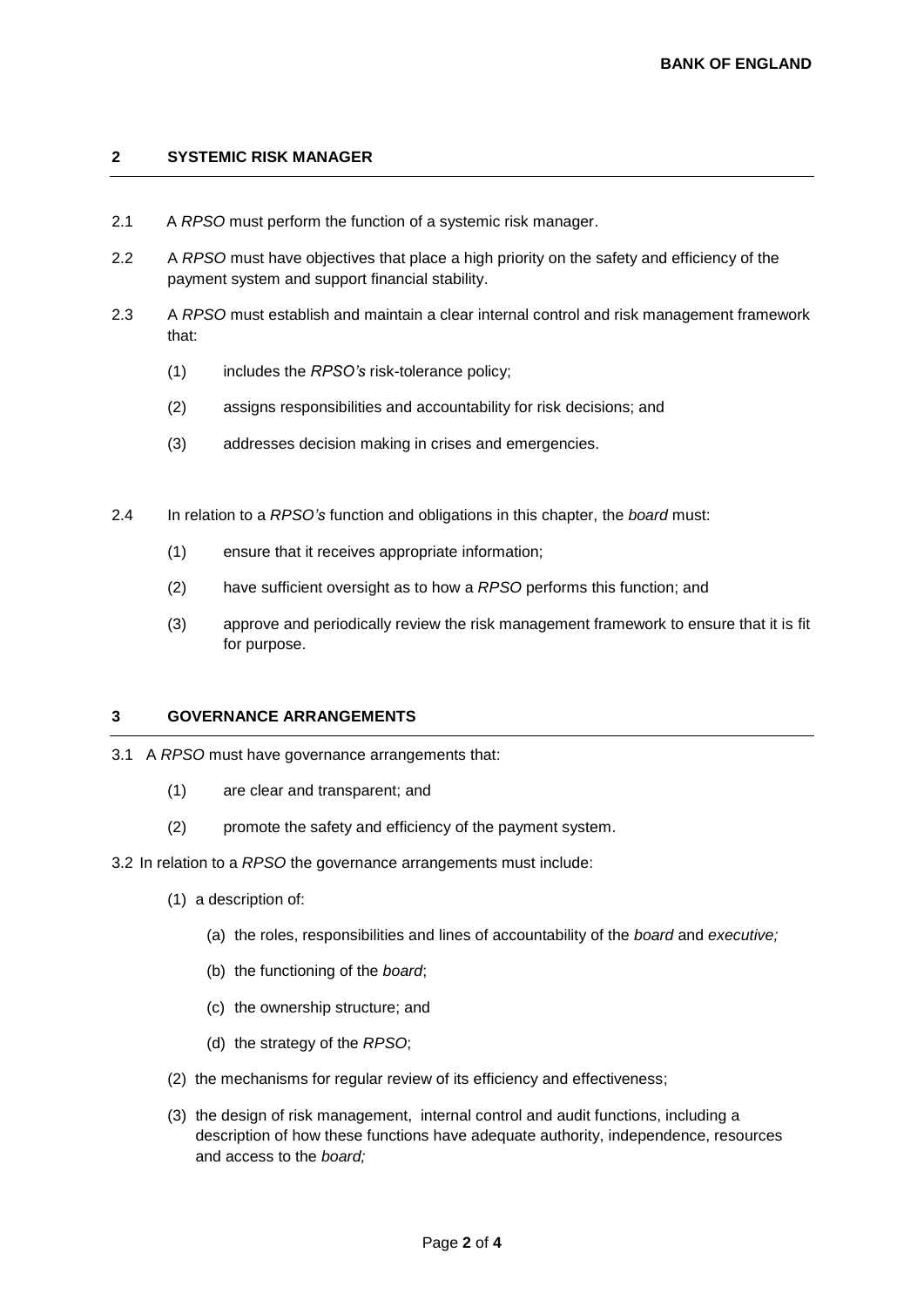(4) the procedures for:

- (a) the appointment of *board* members and the *executive*; and
- (b) the recruitment, induction and training arrangements for the *board;* and

(5) the policy regarding the term of appointment for the *board.*

#### **4 COMPOSITION OF THE BOARD**

- 4.1 A *RPSO* shall ensure that the members of the *board*:
	- (1) are of sufficiently good repute;
	- (2) possess sufficient knowledge, skills and experience to perform the role for which they are appointed;
	- (3) act with honesty and integrity; and
	- (4) commit sufficient time to perform their functions in the *RPSO.*
- 4.2 The composition of the *board* must be appropriately balanced in order to facilitate the *board*  carrying out its duties in an independent manner and must:
	- (1) collectively possess:
		- (a) adequate knowledge and skills; and
		- (b) a broad range of experiences

to understand the payment system, including the main risks and controls; and

(2) have an appropriate combination of executive and non-executive directors including a substantial and effective number of independent non-executive directors.

# **5 THE EXECUTIVE**

- 5.1 The *board* must ensure that the members of the *executive* of a *RPSO*:
	- (1) possess appropriate skills and experience necessary to discharge their responsibilities for the operation and risk management of the payment system;
	- (2) act with honesty, integrity and due skill care and diligence; and
	- (3) are provided with the appropriate information and support to discharge their responsibilities.

#### **6 CONFLICT OF INTEREST**

6.1 The *board* must have in place a policy and procedure to identify, address and manage conflicts of interest.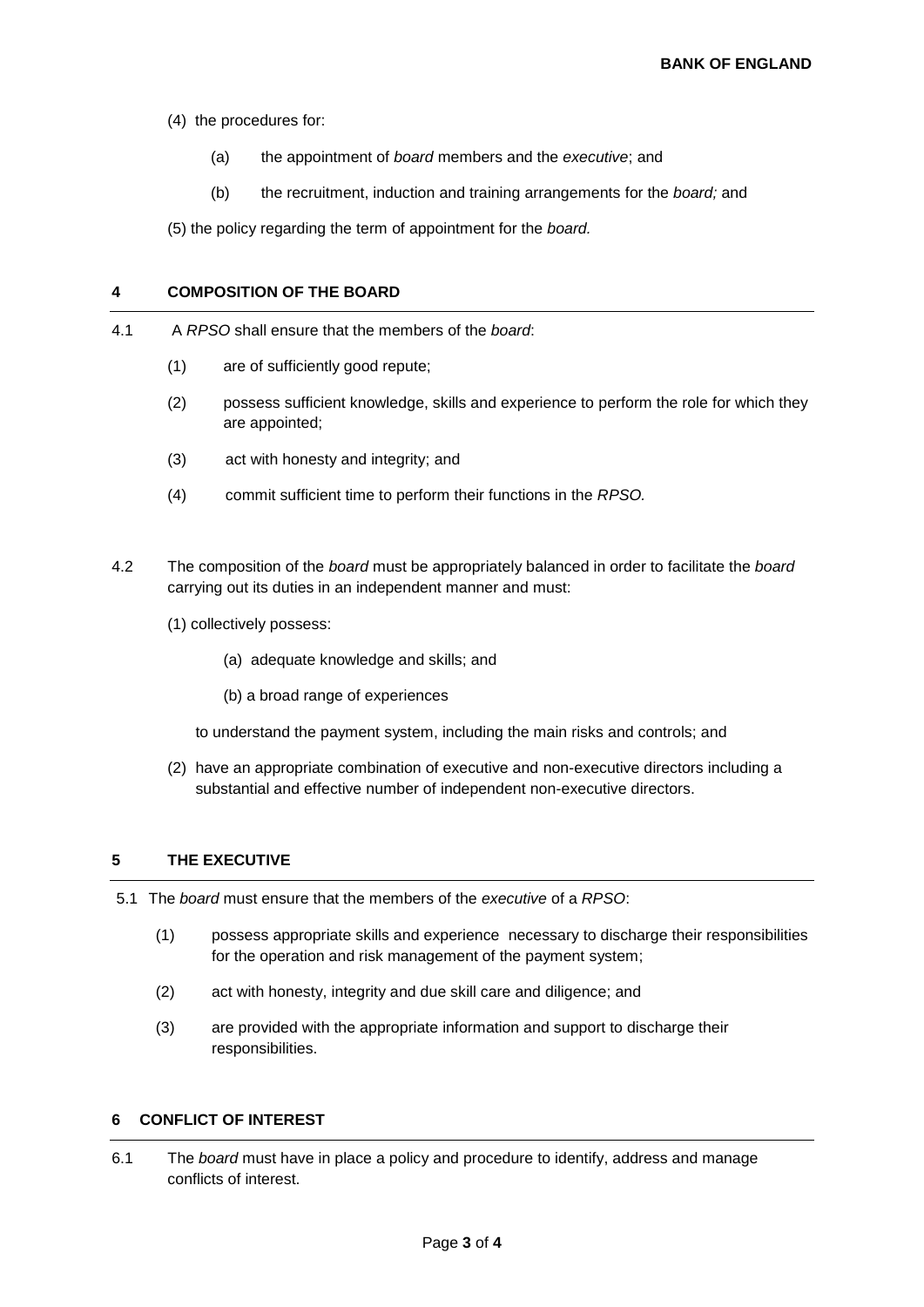# **7 PERFORMANCE MANAGEMENT**

- 7.1 The *board* must review its overall performance, and the performance of its individual board members at least annually.
- 7.2 A *RPSO* must:
	- (1) ensure that the effectiveness of the *board* is assessed independently on a regular basis; and
	- (2) have procedures for ensuring and assessing the performance management of the *executive.*

#### **8 RECORDS**

- 8.1 A *RPSO* shall ensure that the objectives, risk management framework, governance arrangements, policies and procedures in chapters 2, 3, 6, and 7 are:
	- (1) documented in writing;
	- (2) approved by the *board*; and
	- (3) reconsidered from time to time by the *board* to ensure they remain fit for purpose.

# **9 TRANSITIONAL PROVISIONS**

9.1 This code of practice shall not apply for the first twelve months after a payment system becomes a *RPSO.*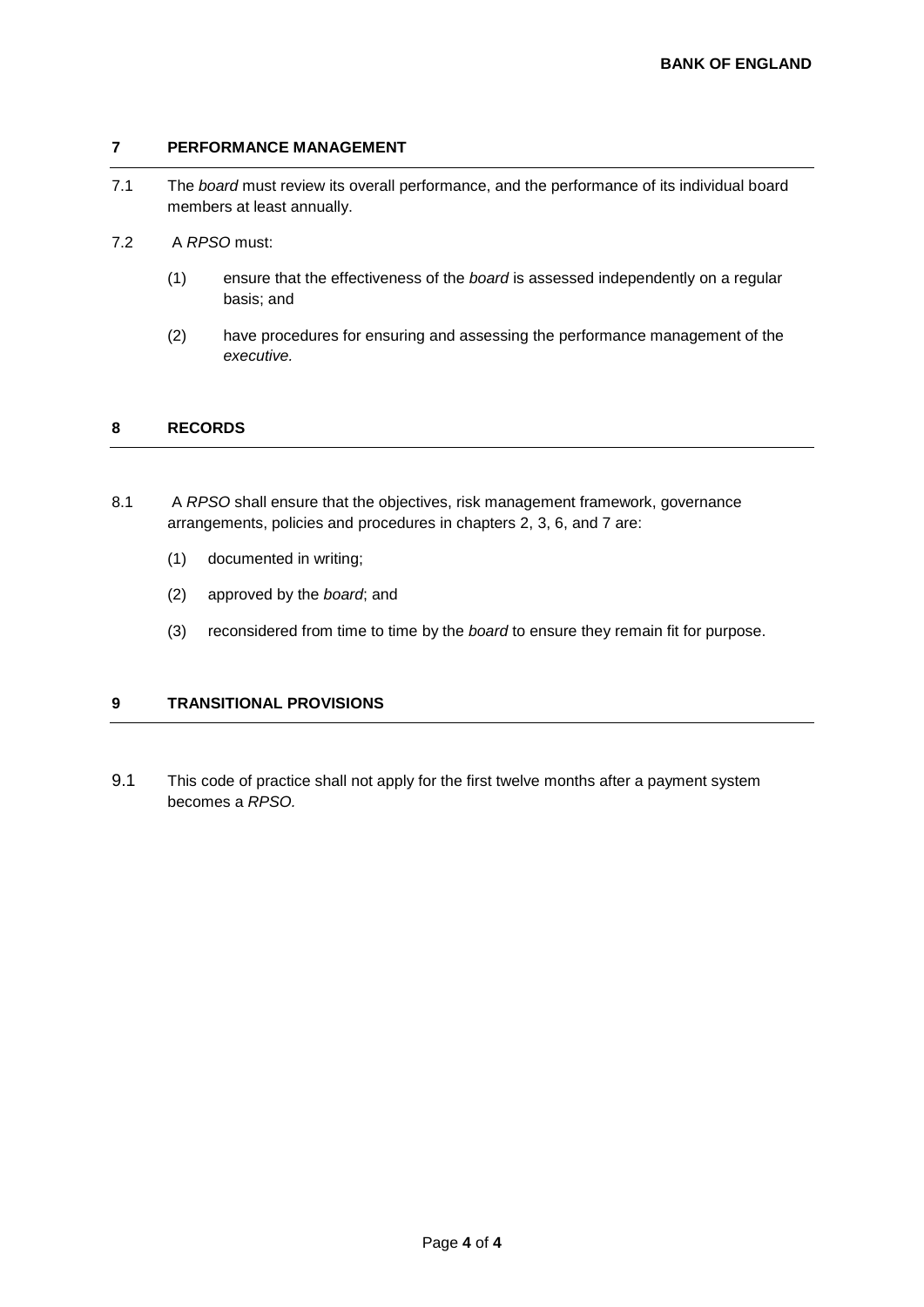**recognised payment systems: governance**

1 This supervisory statement applies to recognised payment systems operators (RPSOs) to which the corresponding Code of Practice (Bank of England Recognised Payment Systems Code of Practice) applies.

2 This supervisory statement should be read alongside the Code of Practice and does not replace it. It provides additional guidance on how the Bank of England ('the Bank') expects RPSOs to comply with some elements of Code of Practice Part 1: Governance.

# **Systemic Risk Manager**

3 The Bank in Article (2.1) of the code requires a RPSO to function as a systemic risk manager.

4 In order to comply with this Article the Bank of England expects that a RPSO shall, as a minimum:

- assess and mitigate the impact of the RPSO's own requirements and actions on UK financial stability. This might include , but would not necessarily be limited to:
	- 0 considering in the design and implementation of its requirements and actions, the potential impact on the financial position of participants(1) and/or the ability of participants to maintain access to the relevant payment system;
	- 0 considering the risks that the RPSO may pose to other payment systems and other financial market infrastructures.
- assess and mitigate financial risks that may build-up in the payment system between participants (eg tiering risk), and between participants and the RPSO.
- assess and mitigate operational risks to the end-to-end flow of payments across the relevant payment system. This might involve, but would not necessarily be limited to:
	- 0 setting rules, standards, service level agreements or similar for participants of, and critical service providers to, the payment system; assessing appropriate delivery against such rules, standards or service level agreements; and taking appropriate action in the event of any non-compliance;
	- 0 identifying and managing any incidents or issues that could cause, or are causing, widespread disruption to the smooth flow of payments across the payment system and/or reputational risk to the payment system, whether caused by one or more participants or critical service providers, and assessing lessons learned

from such incidents and reflecting these in rules, standards, service legal agreements or similar, as appropriate;

- 0 undertaking end-to-end testing of the payment system, including simulating the operation of the system under extreme scenarios; and
- 0 putting in place and maintaining business continuity plans that include consideration of risks to the end-to-end system.

5 The RPSO should consider the above aspects in the context of its risk appetite and in the design of its risk metrics.

# **Governance Arrangements**

6 The Bank requires in Article (3.2 (1)(a)) that the governance arrangements should describe the roles, responsibilities and lines of accountability of the board. The Bank expects these arrangements to be disclosed to owners, relevant authorities, participants, and, at a more general level, the public. In describing the responsibilities and lines of accountability, a RPSO should take into account the following:

- The board of a RPSO is ultimately responsible for the decisions and actions of the RPSO. It can delegate decisions and responsibilities, but it remains accountable.
- The board of the RPSO should be aware of the environment in which it is operating and of all its regulatory responsibilities. This should include any responsibilities imposed by other regulators where an RPSO is regulated by multiple regulators.
- The board of a RPSO should ensure that the payment system's design, rules, overall strategy, and major decisions reflect appropriately the legitimate interests of its participants and other relevant stakeholders. Major decisions should be clearly disclosed to relevant stakeholders and, where relevant, the public.

7 The governance arrangements referred to in Article (3.2) should include:

- a clear articulation of the RPSO's board and committee structure which appropriately differentiates between board committees and other committees (eg participant or executive committees).
- clear terms of reference for the board and its committees which set out the purpose, membership, responsibilities, delegated authorities and reporting lines.

<sup>(1)</sup> In this document, references to 'participants' should be taken to refer to direct participants and, where relevant, indirect participants.